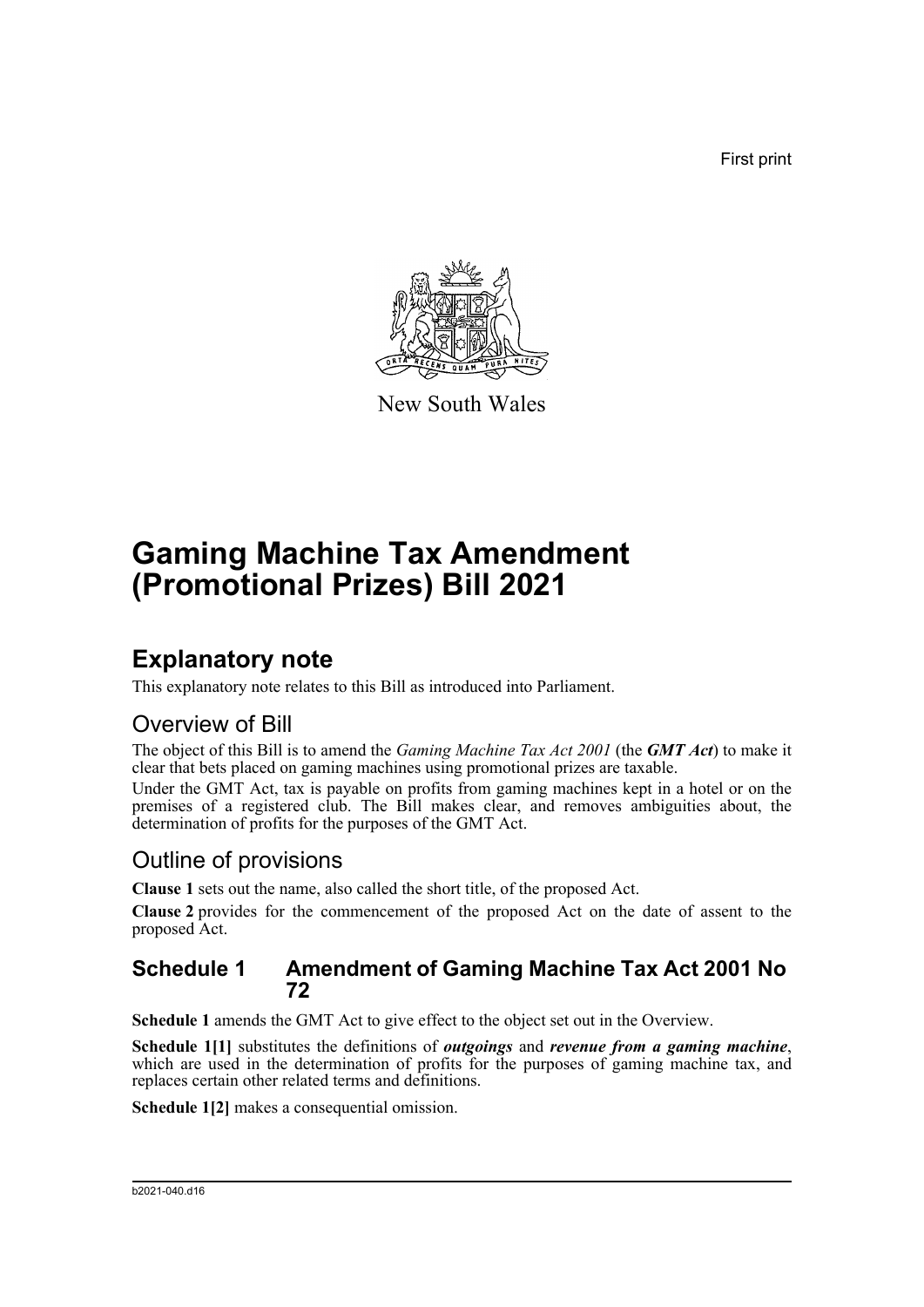**Schedule 1[3]** inserts a savings and transitional provision into the GMT Act to extend the operation of the amendments made by the Bill to the commencement of the GMT Act and validate past tax returns made under the GMT Act.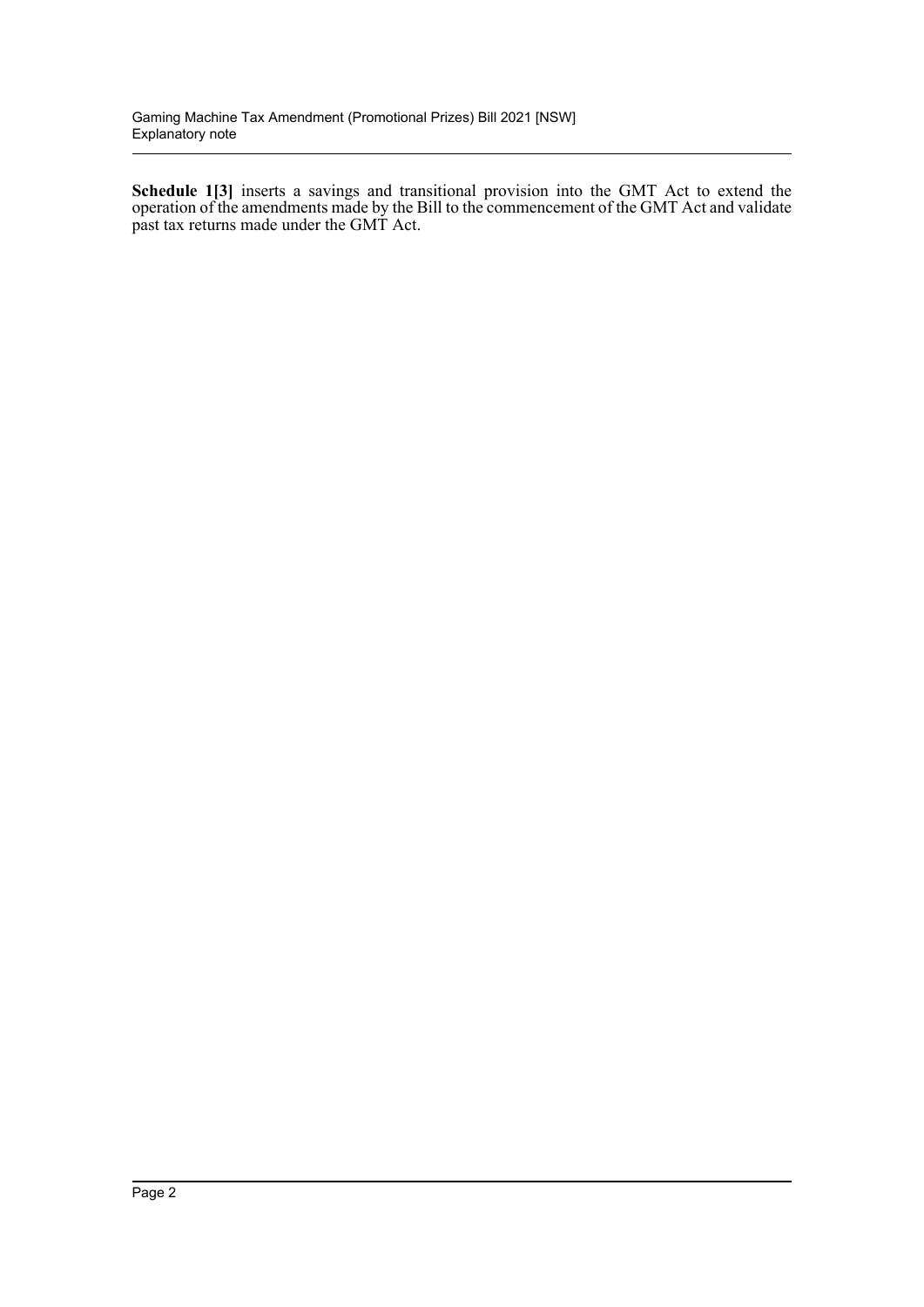First print



New South Wales

# **Gaming Machine Tax Amendment (Promotional Prizes) Bill 2021**

## **Contents**

| Schedule 1 | Amendment of Gaming Machine Tax Act 2001 No 72 |      |
|------------|------------------------------------------------|------|
|            | 2 Commencement                                 |      |
|            | Name of Act                                    |      |
|            |                                                | Page |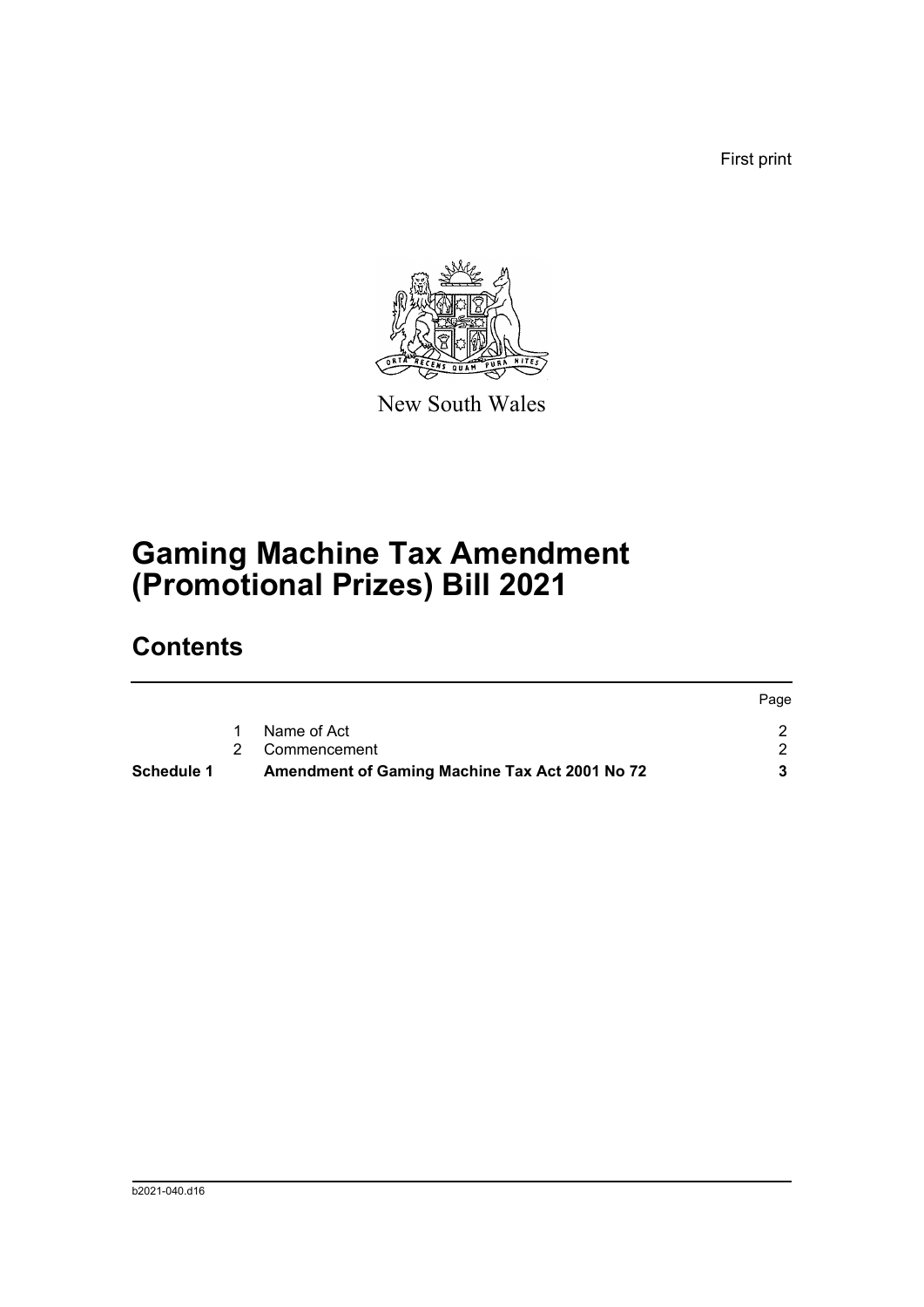

New South Wales

# **Gaming Machine Tax Amendment (Promotional Prizes) Bill 2021**

No , 2021

### **A Bill for**

An Act to amend the *Gaming Machine Tax Act 2001* to make it clear that bets placed on gaming machines using promotional prizes are taxable; and for other purposes.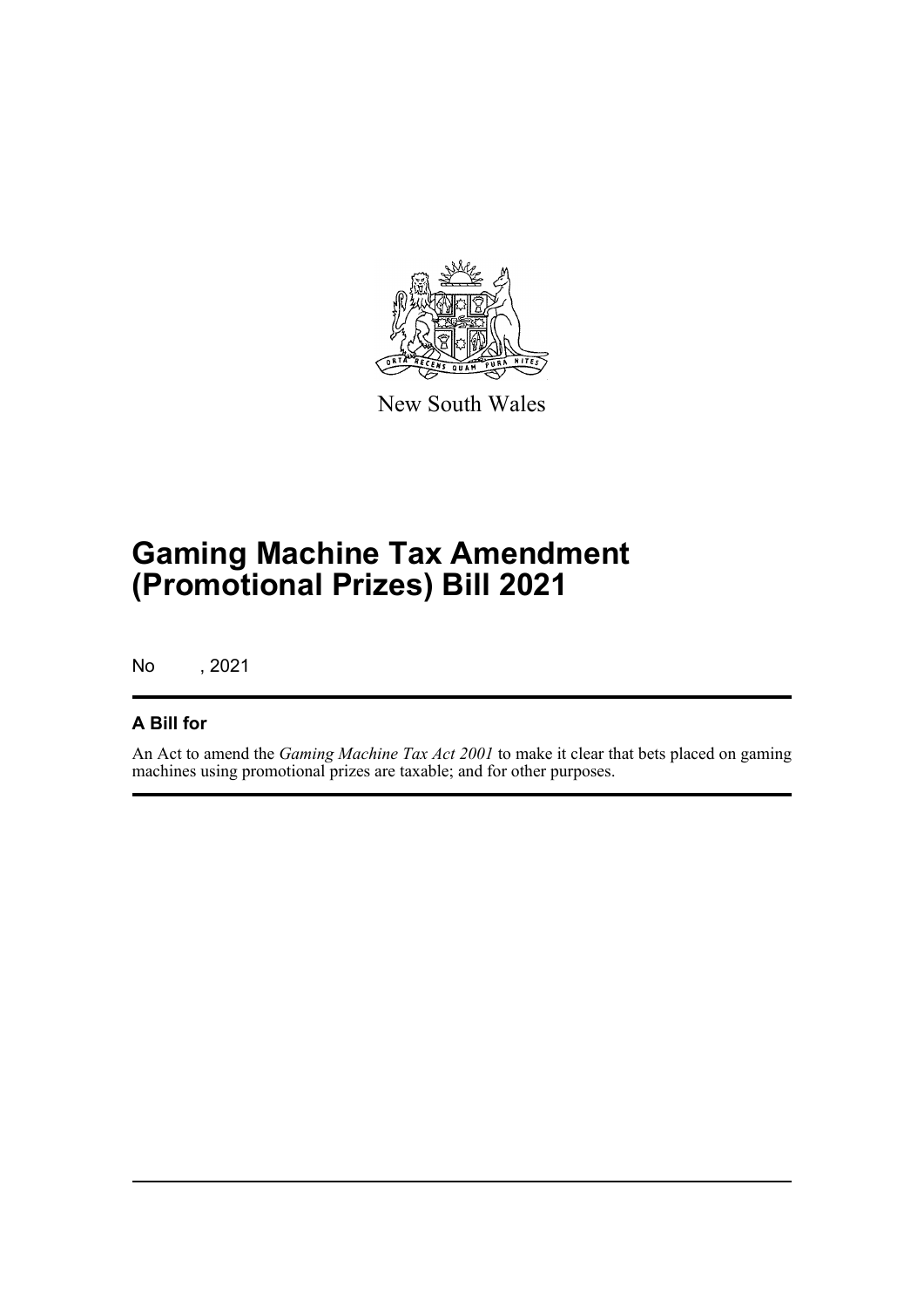<span id="page-4-1"></span><span id="page-4-0"></span>

| The Legislature of New South Wales enacts—                                  |               |
|-----------------------------------------------------------------------------|---------------|
| Name of Act                                                                 | $\mathcal{P}$ |
| This Act is the Gaming Machine Tax Amendment (Promotional Prizes) Act 2021. | 3             |
| <b>Commencement</b>                                                         | 4             |
| This Act commences on the date of assent to this Act.                       | 5             |
|                                                                             |               |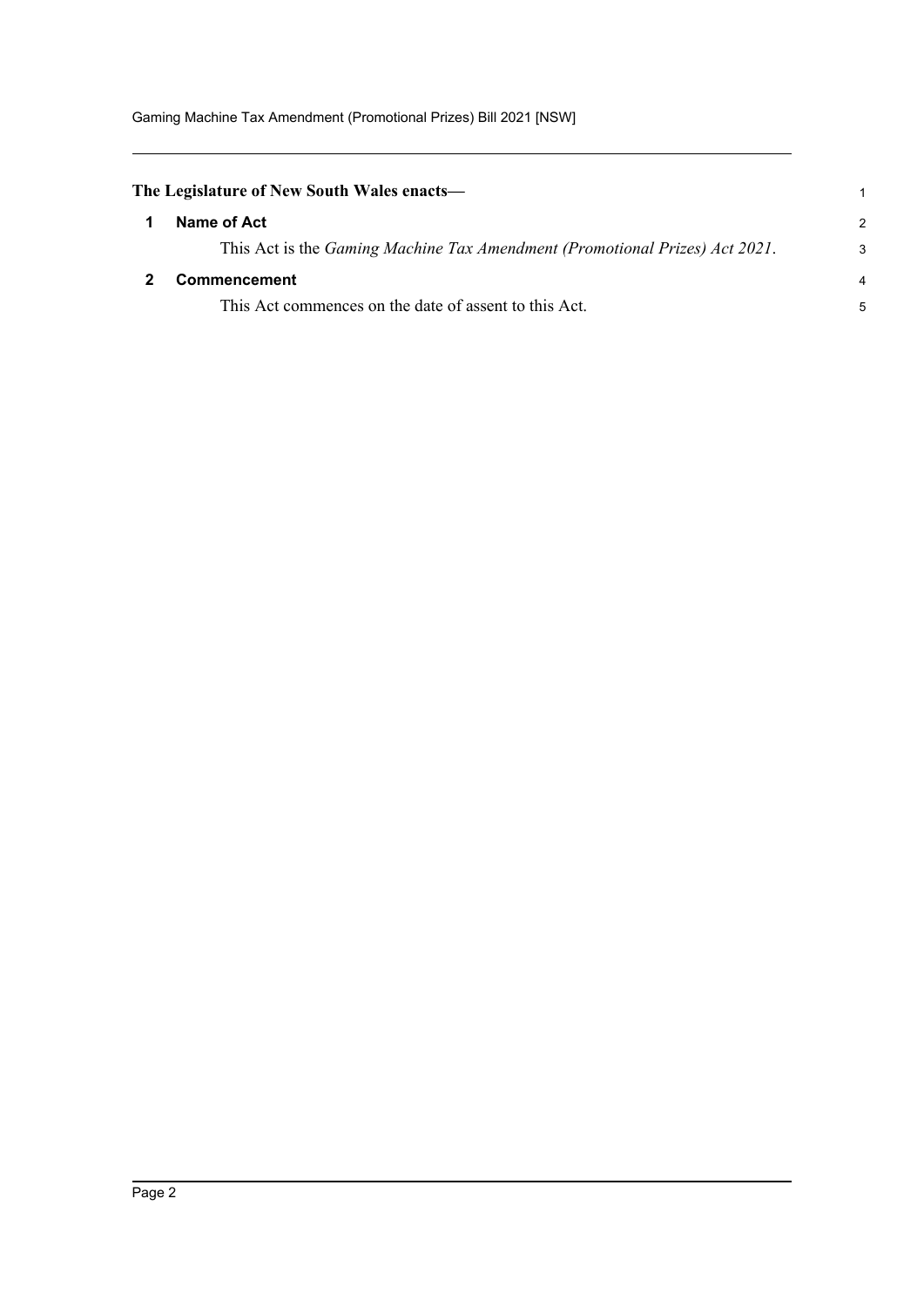### <span id="page-5-0"></span>**Schedule 1 Amendment of Gaming Machine Tax Act 2001 No 72**

#### **[1] Section 3 Definitions**

Omit the definitions of *cancelled credits payment*, *outgoings*, *progressive jackpot payment* and *revenue from a gaming machine* from section 3(1).

Insert in alphabetical order—

*outgoings*, in relation to a gaming machine, means—

- (a) winnings, or
- (b) progressive jackpot prizes, or
- (c) for a gaming machine that is a part of an authorised linked gaming system operating under the *Gaming Machines Act 2001*, Part 10—the amount that is deducted from the gaming machine to build a prize for the authorised linked gaming system.

1  $\mathfrak{p}$ 

34 35 36

*progressive jackpot prize* means the amount to which a gaming machine player or other person is entitled to be paid—

- (a) for the achievement by the player, at the end of a play, of a combination of symbols designated, in the original design of the gaming machine, or in a subsequent modification approved by the Authority, as a progressive jackpot combination, or
- (b) on the happening of another event or contingency which the Authority approves, by written instrument, as being a due occasion for a progressive jackpot prize for the purposes of this definition.

*promotional prize* has the same meaning as it has in the *Gaming Machines Act 2001*, section 45.

*revenue from a gaming machine* means the total amount of bets made on a gaming machine by a player, including bets made using a promotional prize.

*winnings* means the total amount of prizes won by and paid or awarded, or liable to be paid or awarded, to a player from playing a gaming machine, but does not include promotional prizes.

#### **[2] Section 3(2)**

Omit the subsection.

#### **[3] Schedule 2 Savings and transitional provisions**

Insert after Part 5—

### **Part 6 Provision consequent on enactment of Gaming Machine Tax Amendment (Promotional Prizes) Act 2021**

#### **11 Application of amendments and validation of returns**

- (1) The amendments made to section 3 by the amending Act are taken to have commenced on the commencement of the principal Act.
- (2) To avoid doubt, a return lodged with the CMS licensee under section 8 before the commencement of the amending Act, or during the transitional period, is taken to have complied with the requirements of the principal Act, as amended by the amending Act, if the return complied with the requirements of the principal Act, as in force immediately before the commencement.